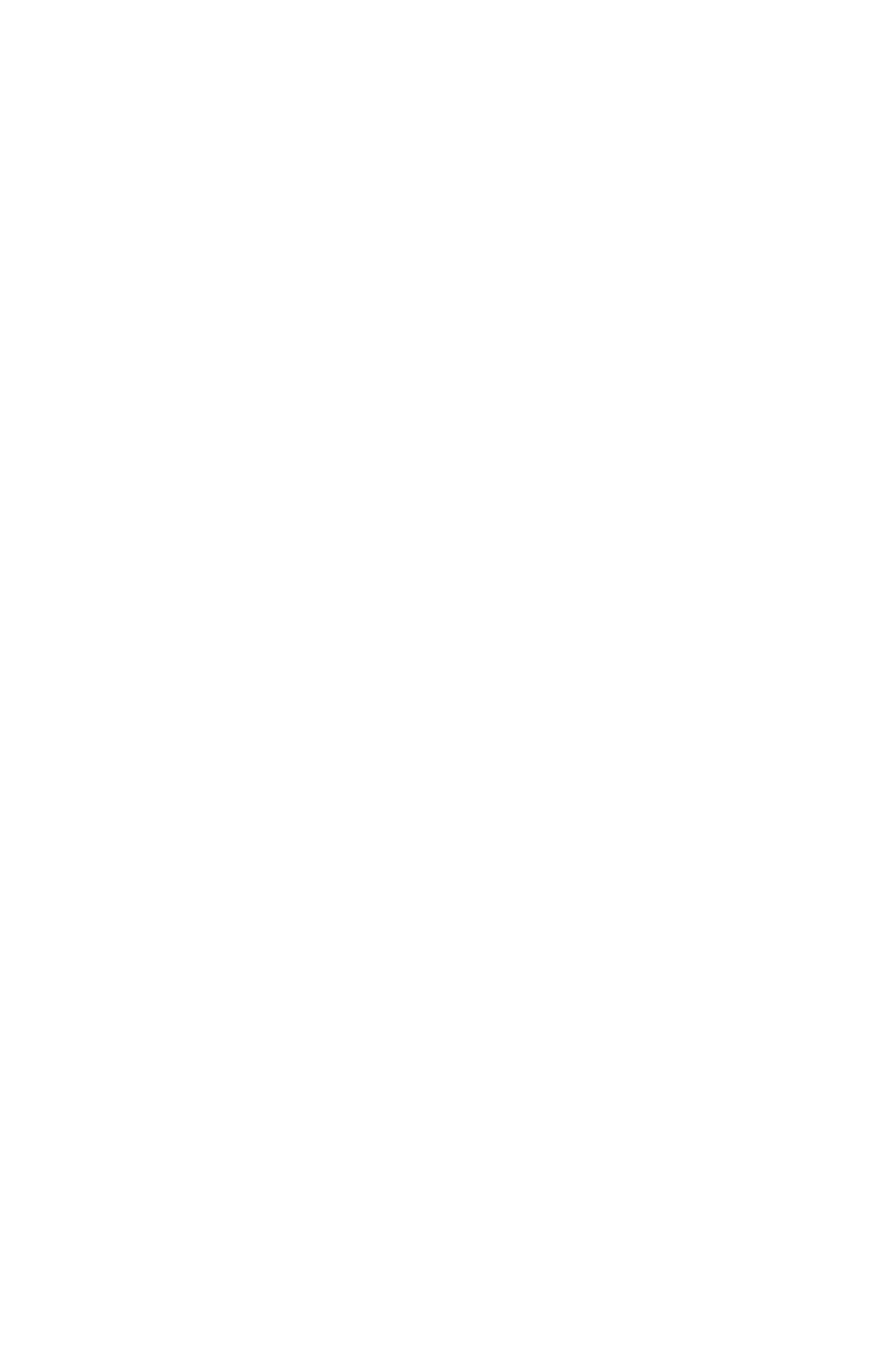# Physical Play

Physical activity is a must for the healthy growth and development of young children.

Through active play, young children learn about their bodies, about what they can do with them, and how to control the world around them.

A love for physical activity is one of the most important gifts parents can give their children.

This booklet gives parents, caregivers, child care workers, and early childhood specialists ideas for many physical play activities.

Each activity is planned to promote a child's joy for movement. Each activity also coincides with the physical, mental, and social skills of children aged 6 months to 10 years.

# How Does Play Help My Child?

## **Play helps develop:**

- 
- 
- Problem solving skills Self-confidence
- Social skills
- Strong bones Healthy heart
- Strong muscles Better coordination
	-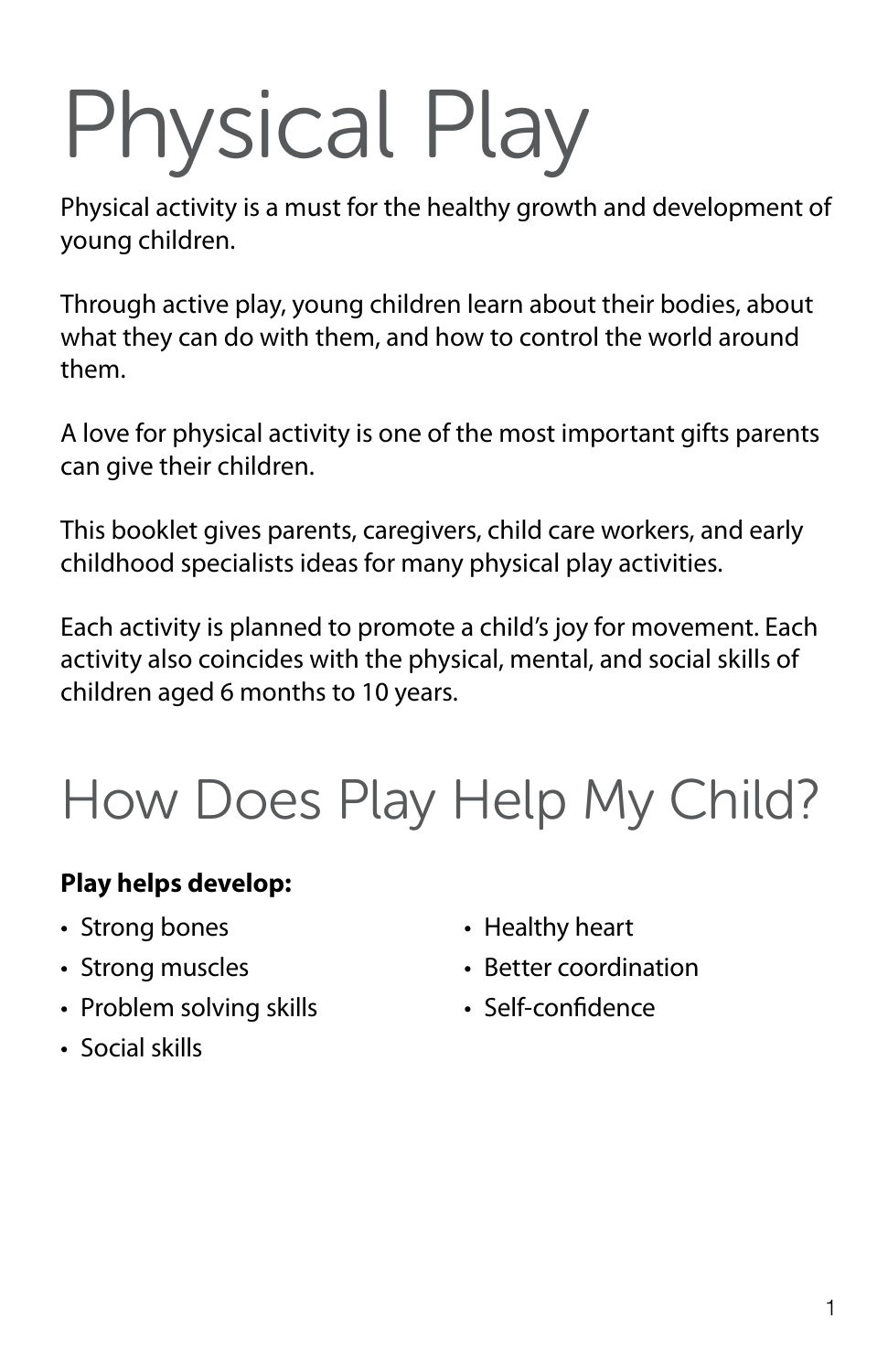### **Let Baby Move!**

Get your baby out of the crib, playpen or infant seat and let him move!

#### **Shake It Up!**

Move your body and shake a rattle. Have your baby try to do what you are doing and move the way you are moving.

#### **Bubble Burst**

Put your baby in a chair that reclines. Make sure your baby is strapped in. Blow bubbles within your baby's reach. Show him or her how to pop the bubbles.

#### **Row, Row, Row Your Boat**

Sit on the floor and sit the baby between your legs. Face forward. Hold a cardboard tube (from a roll of paper towels) in front of the baby's arms so you are both holding onto it. (Make sure your baby doesn't put the cardboard roll in his mouth!) Gently rock back and forth.

#### **Movements to Work on with Your Child**

- 
- 
- 
- Crawling Creeping Grasping Rolling Over
- 
- 
- 
- 
- Reaching Sitting Up Standing Walking
	-
- 

# SAFETY IS VERY IMPORTANT!

- • Children can fall. When you work on these movements, make sure your child is on the floor.
- •Never leave your child unattended.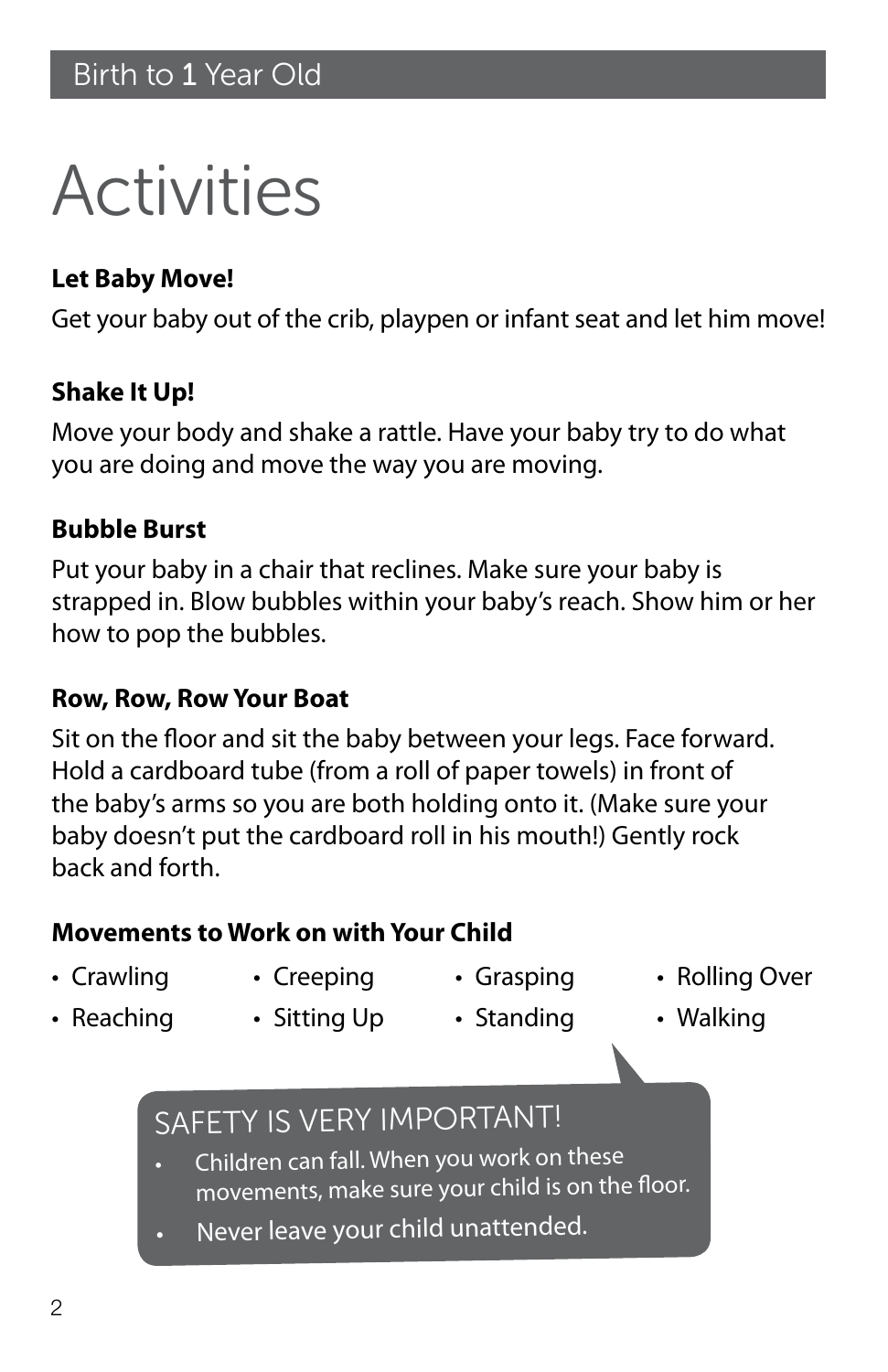# Toys

- Infant swing or outdoor swing with restraining strap
- Large, plastic snap-lock beads
- Spoons, plastic bowls or cups
- Empty boxes or baskets
- Pop-up toys
- Bubbles
- Soft blocks or balls
- Chime bells
- Floor mirrors
- Low climbing platforms
- Pat mat
- Push and pull cars

# SAFETY IS VERY IMPORTANT!

•

•

•

- Small toys can pose a choking risk.
- Make sure items are bigger than the inside of a toilet paper roll.
- Bags and boxes can cause suffocation.

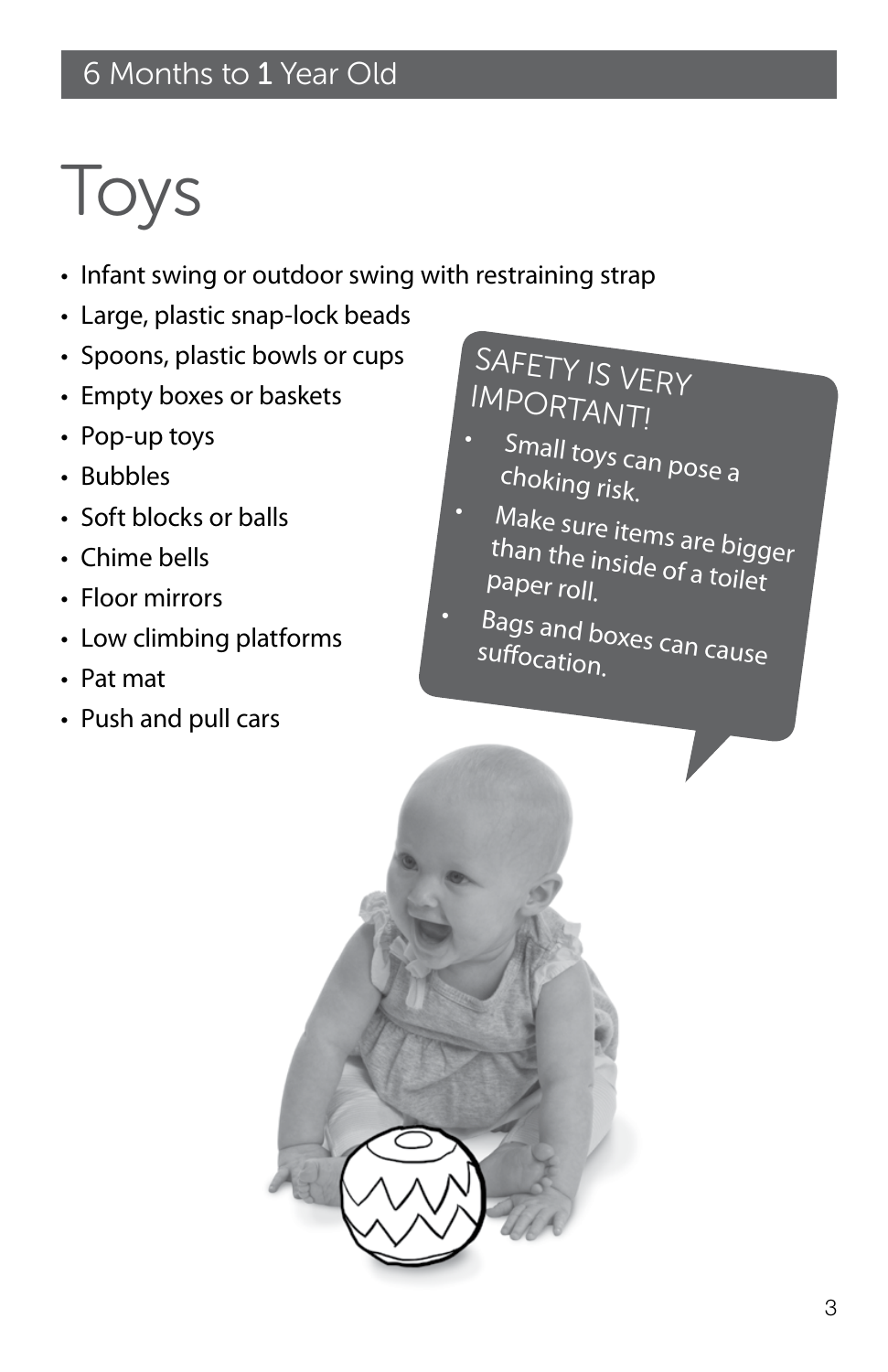### **Squeeze Me**

Ask your child to grasp, squeeze, and release soft cloth, yarn, foam, or crumpled paper balls, and to move the object around different parts of their body.

### **Let's Pretend**

Show your child how to act like:

- A tree swaying in the wind….
- The sun rising….
- A cat arching its back….
- A kangaroo jumping….
- A train chugging along a track.

Ask your child to imitate you.

## **Challenge Walk**

Let your child walk twisting pathways, up and down small hills, along sidewalks, and up and down low steps. Hold your child's hand. Your child will feel safe and loved!

- Clapping Grabbing
	-
- Jumping Kicking
- Pulling Pushing
- Rolling Stomping
- Swaying Walking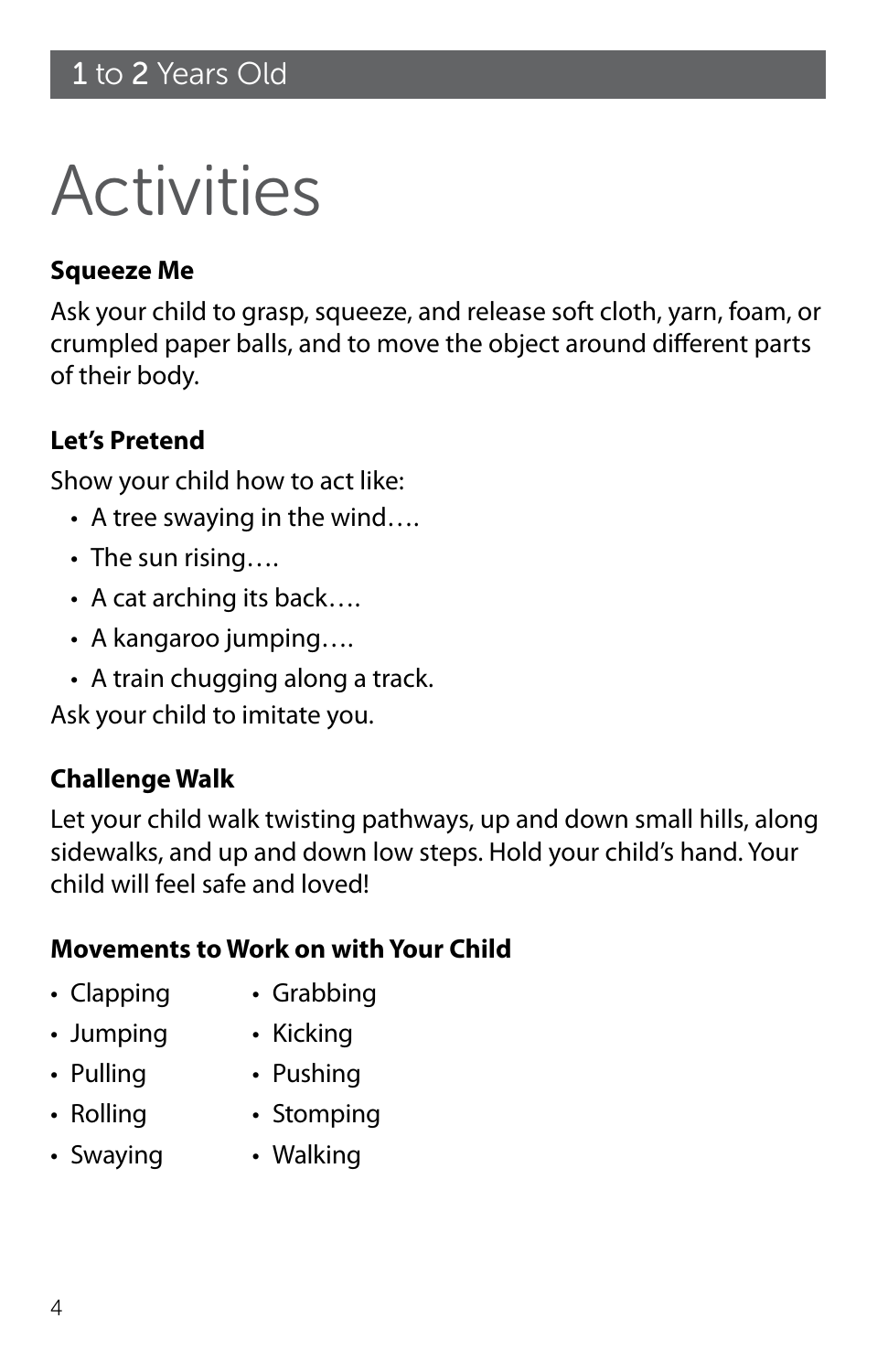# 1 to 2 Years Old

# Toys

- Blocks
- Large light balls
- Rhythm instruments
- Push and pull toys
- Squeeze toys
- Tot tunnels (for crawling)
- Riding toys (push with feet)
- Wagon (low and open)
- Toys that look like adult tools:
	- Rake
	- Broom
	- Vacuum
- Plastic bowls, cups and spoons

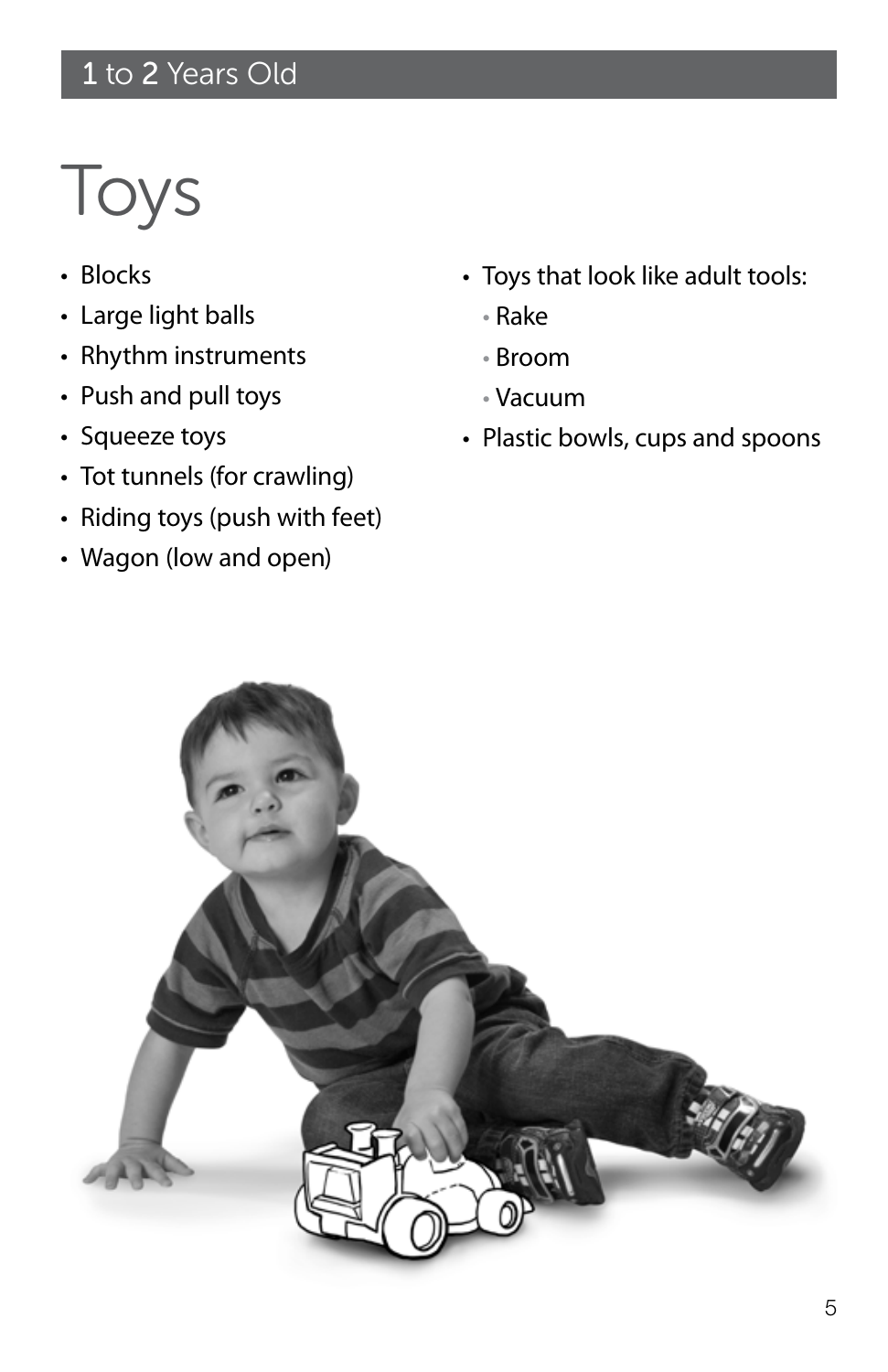### **Chase Me, Chase Me**

In fun, safely chase your child all around the house or playground and hug him or her when you catch up.

#### **Super Kids**

Help your child jump and land safely by taking his or her hand while jumping from low steps, curbs, or sturdy boxes. Practice landing on both feet and bending the knees.

### **Log Rolling**

Show the child how to be a long, stiff, log shape on the floor with the fingers together above the head and the arms straight out so they hide the ears. Ask the child to roll like a log by keeping the legs straight and "glued" together.

- Bouncing Darting
- 
- Dashing Dodging
	-
- 
- Flying Hopping
- Jumping Searching
- Soaring Springing
- Tossing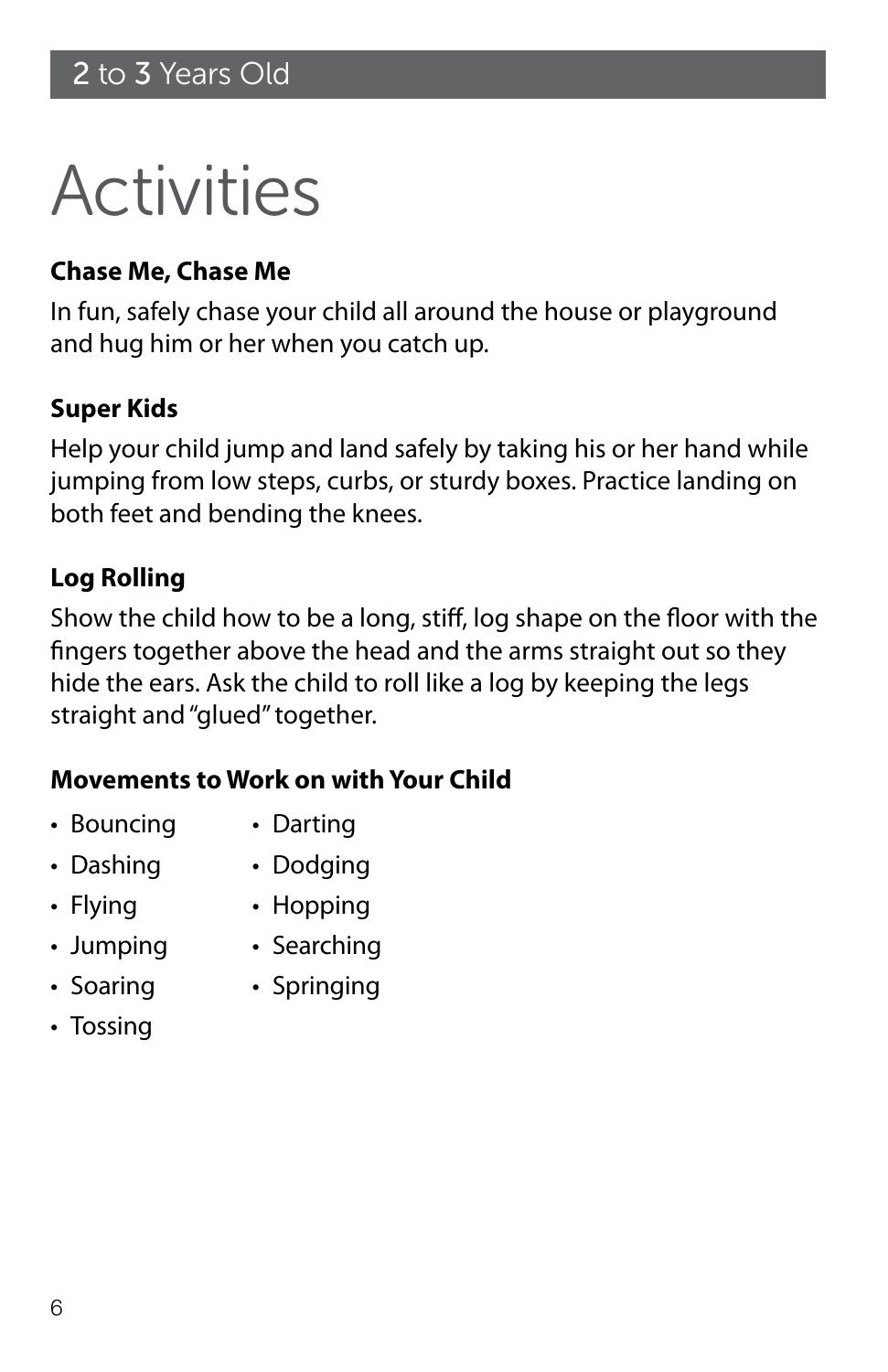# 2 to 3 Years Old

Toys

- Light wheelbarrow
- Ball and bat (light weight)
- Push and pull toys
- Realistic riding toys like cars, tractors, motorcycles, etc.
- Rhythm instruments: drums, xylophone, tamborine
- Rocking horse (waist height with handles)
- Spinning seat
- Dress up clothes
- Pretend toys like rakes, kitchen sets, and work benches
- Bubble set

# SAFETY IS VERY IMPORTANT!

Warning! Small toys can cause choking. Make sure kids only play with toys recommended for their age.

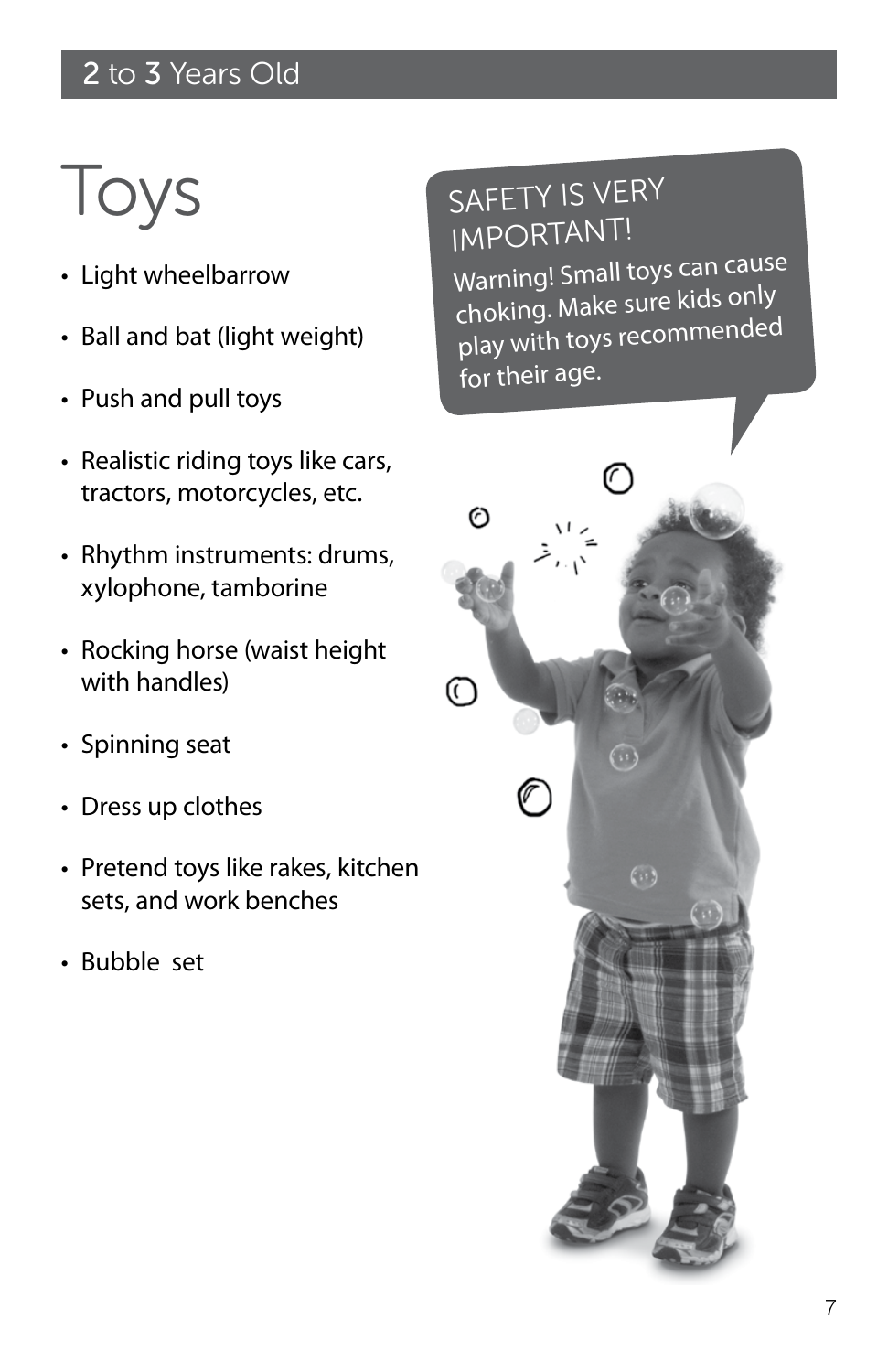### **Read, Run, and Race About**

Pick a favorite action storybook. Read the story aloud. Ask your child to do what the characters in the story do.

#### **Alphabet Zoo**

With your child, act like animals at the zoo. Start with an animal that begins with an "A," like ape. Then go to an animal that begins with "B" and so on, until you get to "Z".

#### **Bodies in Motion**

Read this rhyme and do these things with your child:

*Our bodies are made of special parts. Let's wave our arms, Shake our legs… Nod our heads… And touch our chests to feel our hearts. Let's stomp our feet, snap our fingers… Rub our bellies and wiggle our toes… Now let's stand very tall and touch our noses!*

- Balancing Climbing Hiding Holding
	-
- Jumping Marching Rolling Running
- -
- Shuffling Sliding Turning Twisting
	-
- 
- 
- 
-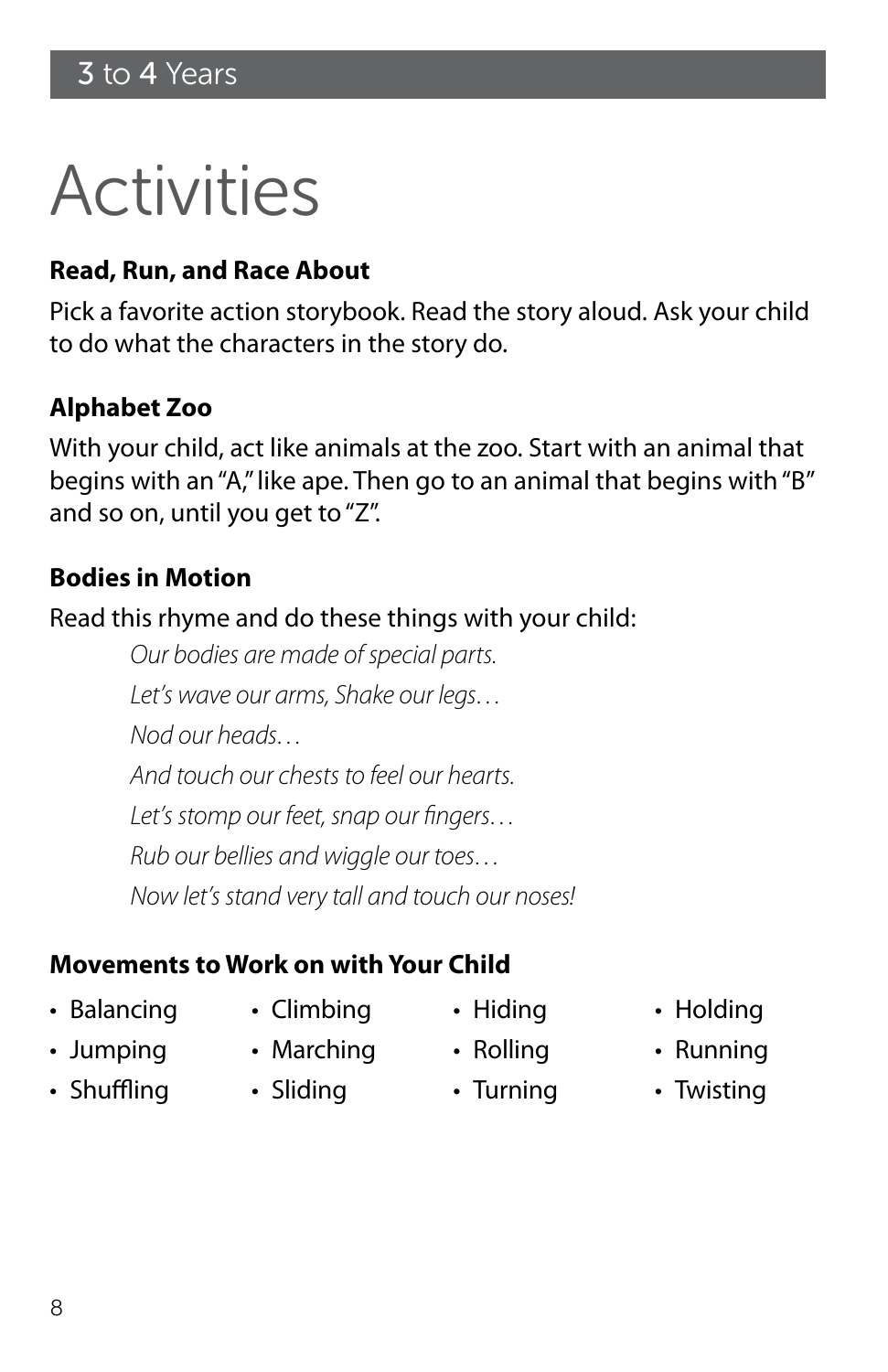# 3 to 4 Years Old

Toys

- Plastic bowling set
- Jump ropes
- Soft balls
- Lightweight hand paddles
- Rhythm band instruments
- Toy cars and trucks
- Soft baseball and bat
- Stick pony
- Tricycle
- Baby dolls with strollers

SAFETY IS VERY IMPORTANT! A safe play area is one where an adult is watching.

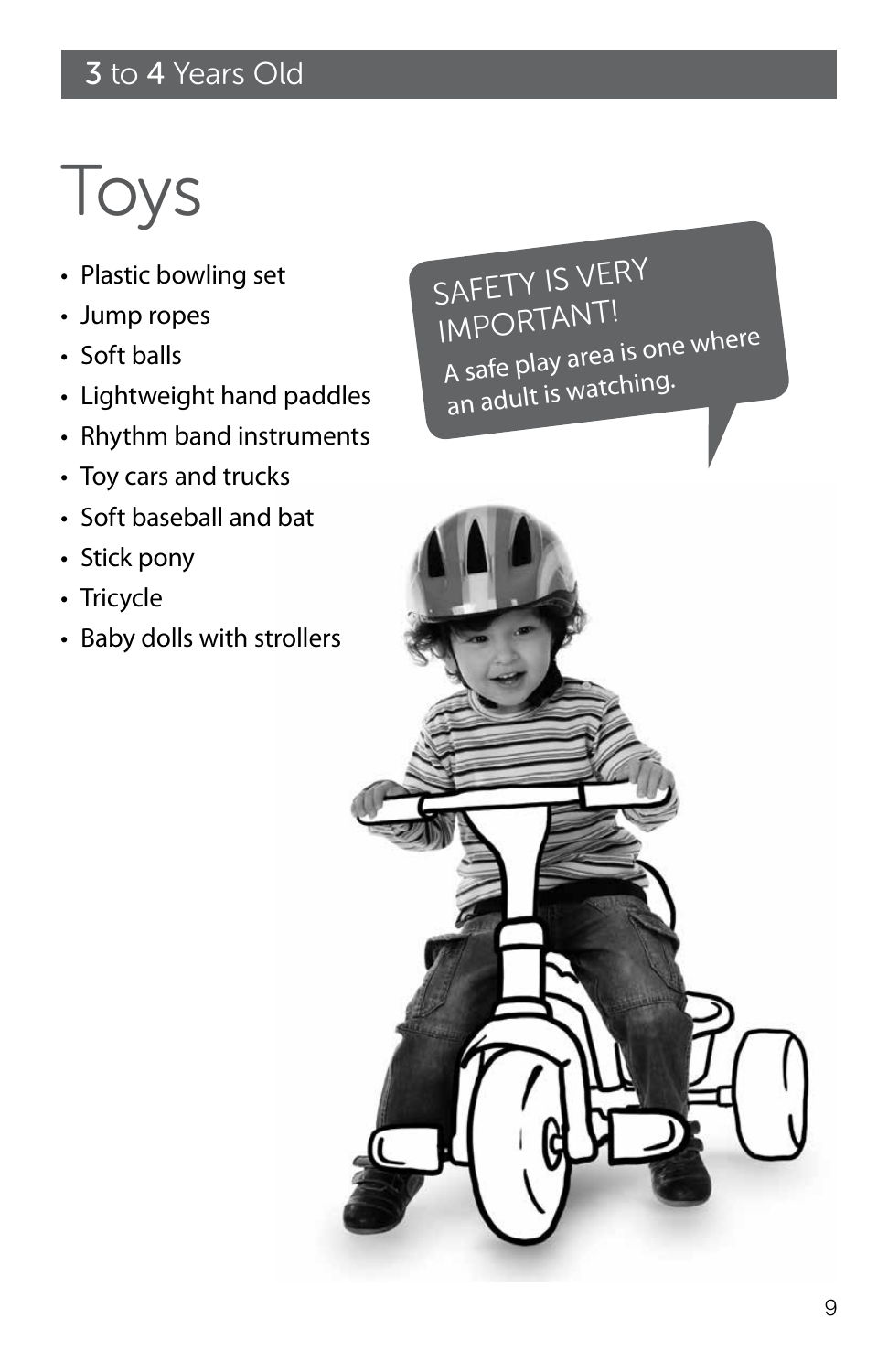### **Targets**

- Throw balls and soft objects at targets like cardboard boxes.
- Line up plastic bottles and cans and roll a ball to knock them down.
- Roll a Hula-Hoop toward a target.

# **Balloon Body Juggling**

Throw a balloon into the air. Say out loud which part of the body (knee, foot, elbow) your child will hit the balloon with. You and your child can also hit, kick, or bounce the balloon back and forth.

## **Movement Month**

You and your child pick a different physical play skill for each day of the month:

- Skipping Chasing Punning Hopping
- Tumbling Jumping Twisting Turning
- 
- 
- Throwing Catching Rolling Kicking

- 
- Swinging Throwing
- 
- -
- Catching Chasing Dangling Jumping
	-
- 
- Leaping Skating Skipping Sneaking
- 
- 
-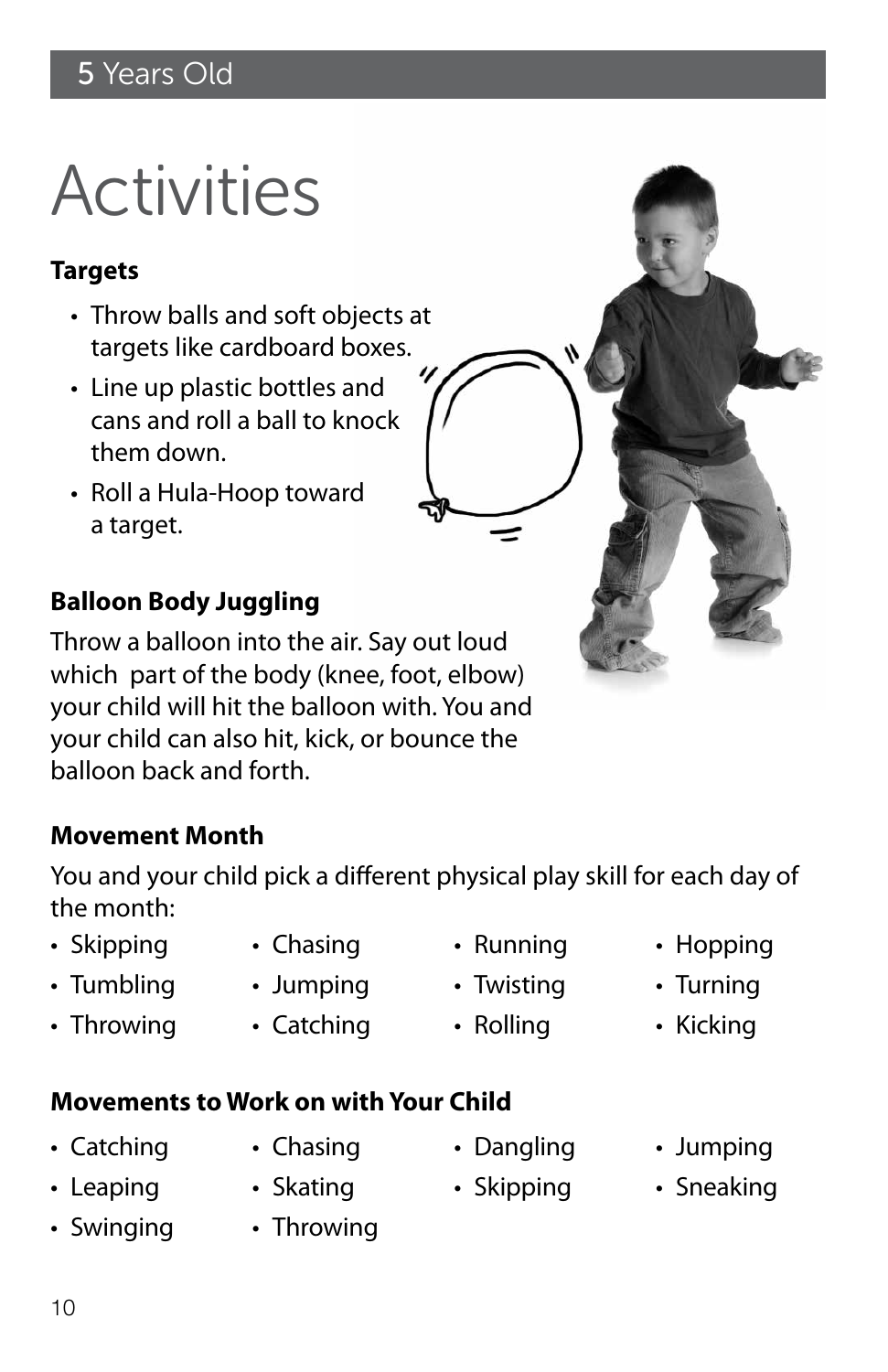# 5 Years Old

# Toys

- Bicycle with training wheels
- Junior-size soccer ball, football, volleyball, basketball, bat and tee
- Climbing ropes
- Full-size scooter with helmet and elbow/knee pads
- Sidewalk chalk
- Hopscotch mats
- Jump rope
- Kites
- Tennis balls
- Tumbling mats

# SAFETY IS VERY IMPORTANT!

Children can fall. Always have your child wear a safety helmet when using riding toys of any kind, or a sports helmet as needed.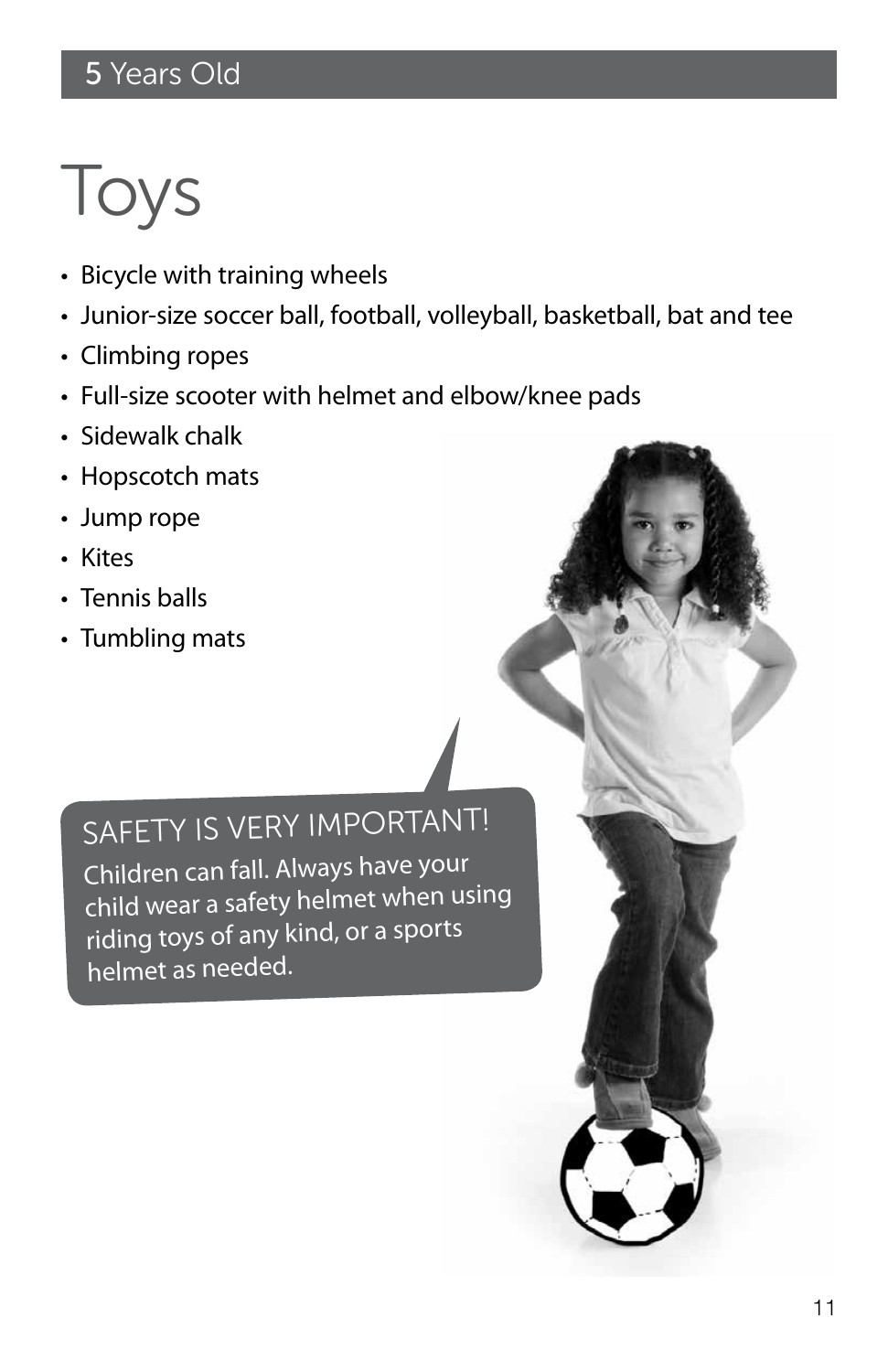### **Popcorn**

Have the children hold onto the sides of a large sheet. Put a few balls or soft objects (like socks) on the sheet. Have the children shake the sheet until all the "popcorn has popped" (all the objects are off the sheet.)

### **Red Light, Green Light**

Put your child at the end of the yard or open area in the house. Tell the child you are a traffic light. When you say green light the child runs. When you say yellow light the child slows down. When you say red light the child stops. When you say green light the child runs again, and so on.

### **Cone Course**

Put out cones to look like a course. Your child can then:

- Dribble a ball through
- Kick a ball through
- Use a stick to push a ball through

- 
- Catching Chasing Jumping Leaping
- 
- Prancing Skating Skipping Sneaking
- 
- 
- 
- -
- 
- 
- Swinging Throwing Tiptoeing Tumbling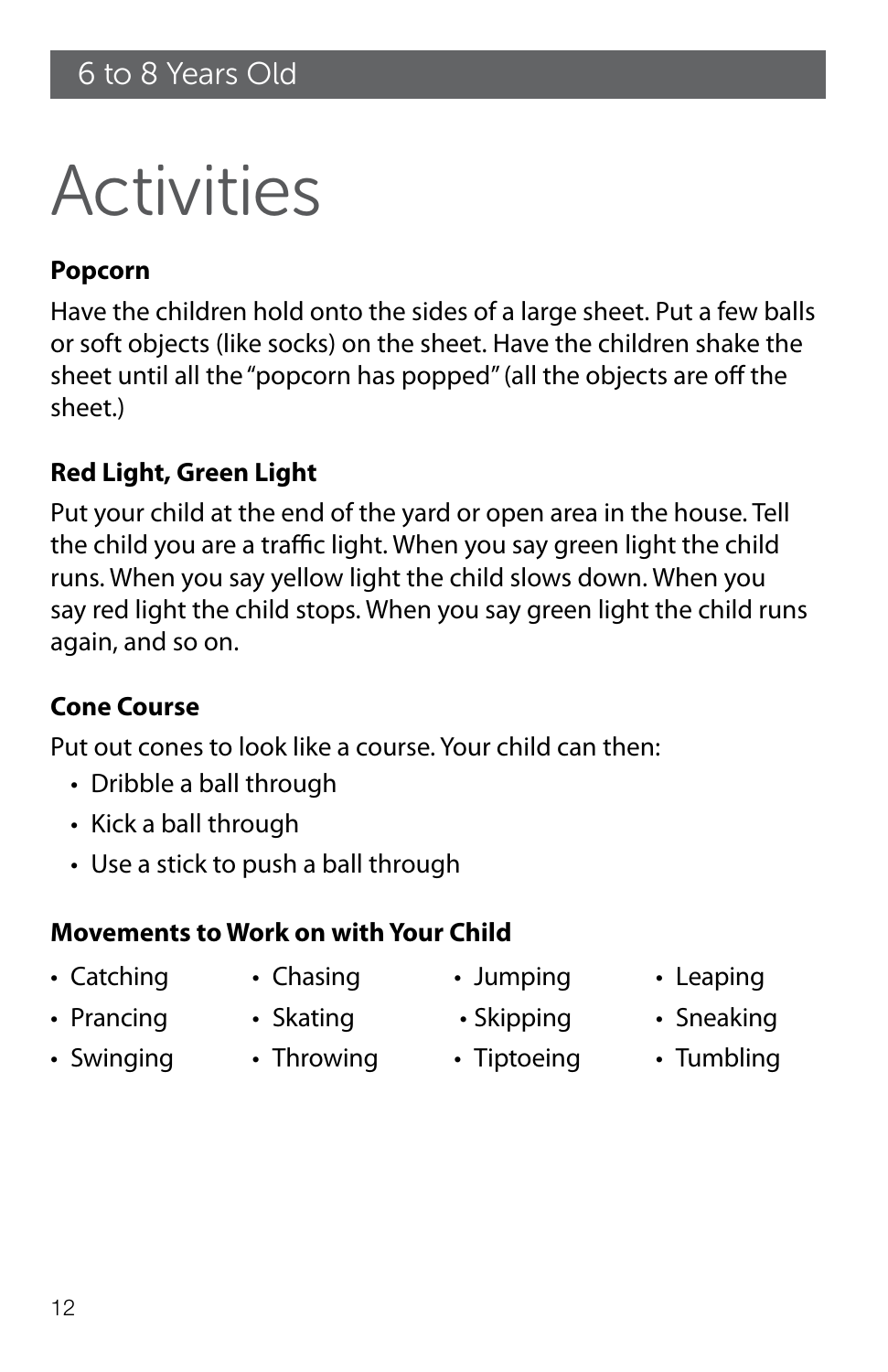# 6 to 8 Years Old

# Toys

- Baseball/softball glove
- Bicycle with helmet
- Climbing ropes
- Full-size scooter with helmet and elbow/knee pads
- Hula-Hoop
- Jump ropes
- Junior-size soccer ball, football, volleyball, basketball, bat and tee
- Rhythm sticks
- Tennis balls
- Tumbling mat
- Whiffle balls

# SAFETY IS VERY IMPORTANT!

Don't fall over toys. Remember to put them away after play time.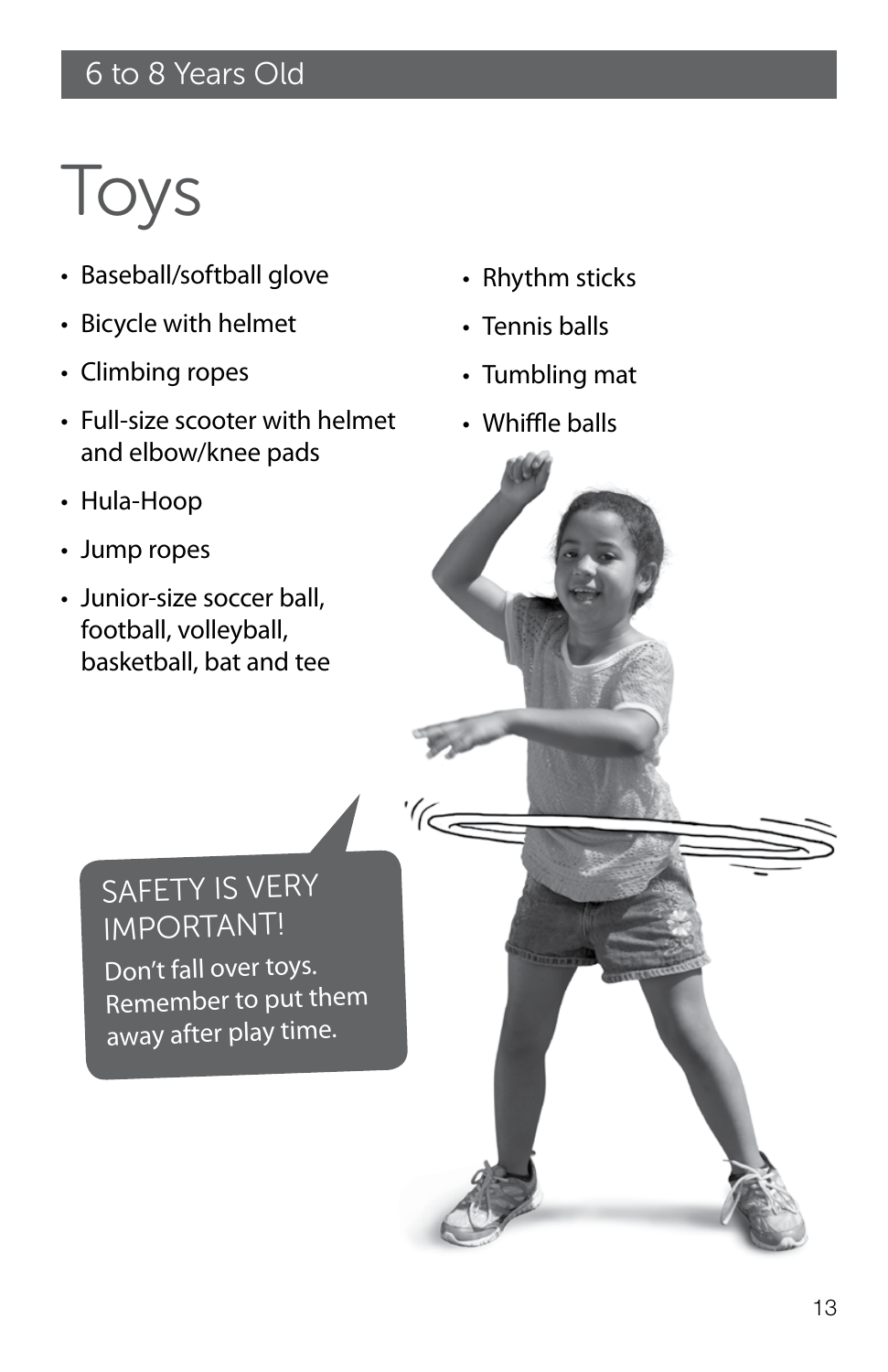## **Outside Olympics**

Use many items from around the house to create events. Objects to use for possible events:

- Small cardboard boxes for hurdles.
- Air mattress or sleeping bag for tumbling routine.
- Towel tied in a knot for a towel toss.
- Spoon and egg for fast egg walk. (See how fast your child can cross the finish line without breaking the egg).

#### **Simon Swims**

If your child can swim, take him or her to a pool or lake that is safe. In the water, play "Simon Swims." Tell your child you are "Simon." Your child does the swimming stroke that Simon says. Take turns so your child can also be Simon.

#### **Movements to work on with your child**

- 
- Catching Chasing
- Jumping Leaping
	-
- Prancing Skating
- Skipping Sneaking
- Swinging Tagging
	-
- 
- Throwing Tumbling

SAFETY IS VERY IMPORTANT! Children can drown. Always watch your child during water activities.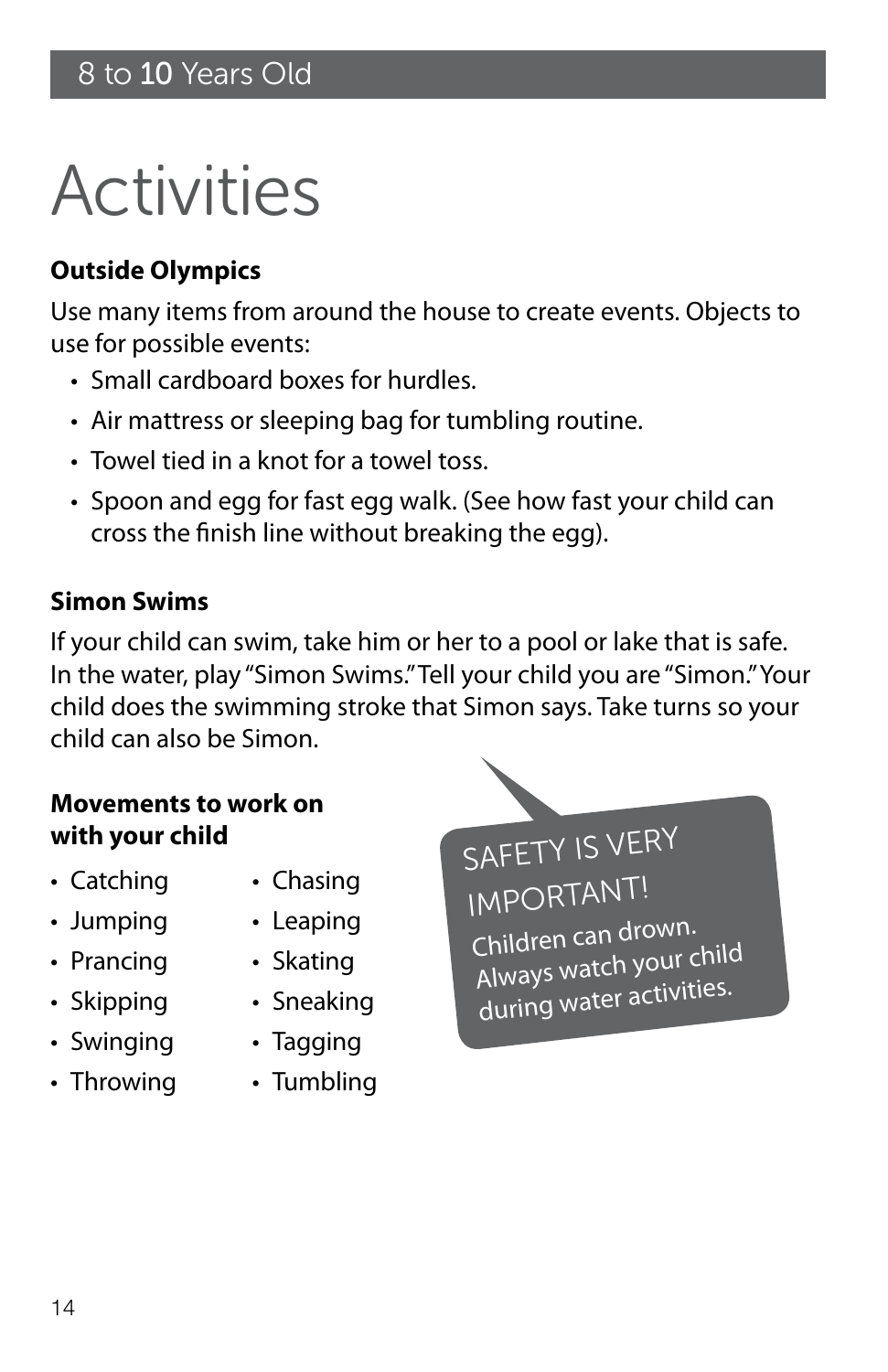# 8 to 10 Years Old

# Toys

- Baseball/softball glove
- Junior-size soccer ball, football, volleyball, basketball, bat and tee
- Bicycle with helmet
- Full-size scooter with helmet and elbow/knee pads
- Hula-Hoop
- Jump ropes
- Rhythm sticks
- Roller blades
- Tennis balls
- Tumbling mats
- Whiffle balls

# SAFETY IS VERY IMPORTANT!

Children can fall. Always have your child wear a safety helmet when using riding toys of any kind, or a sports helmet as needed.

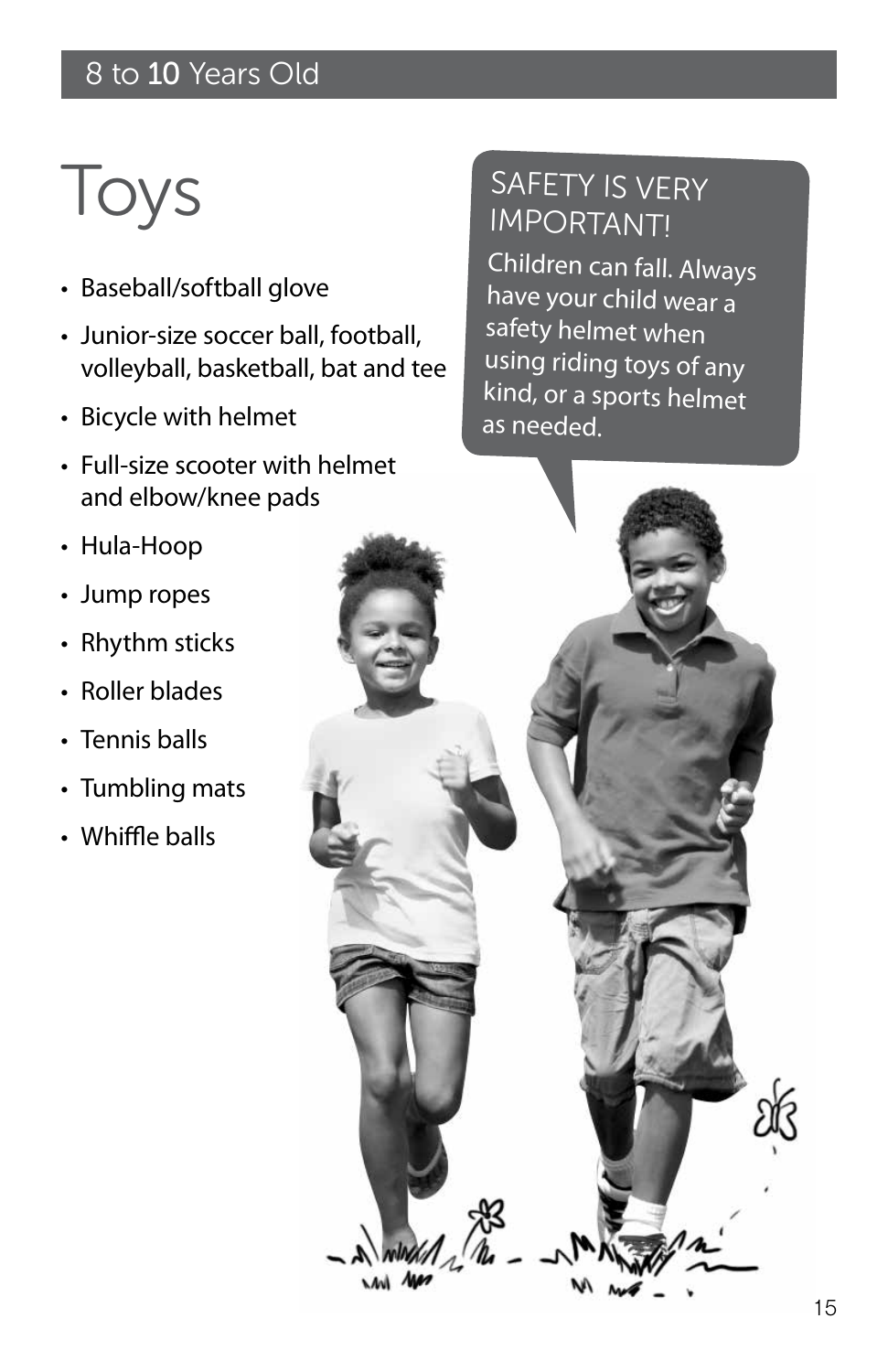# Reference

Parent's Guide to Physical Play. Hofstra University: Rhonda Clements and The Diane Linder-Goldberg Child Institute